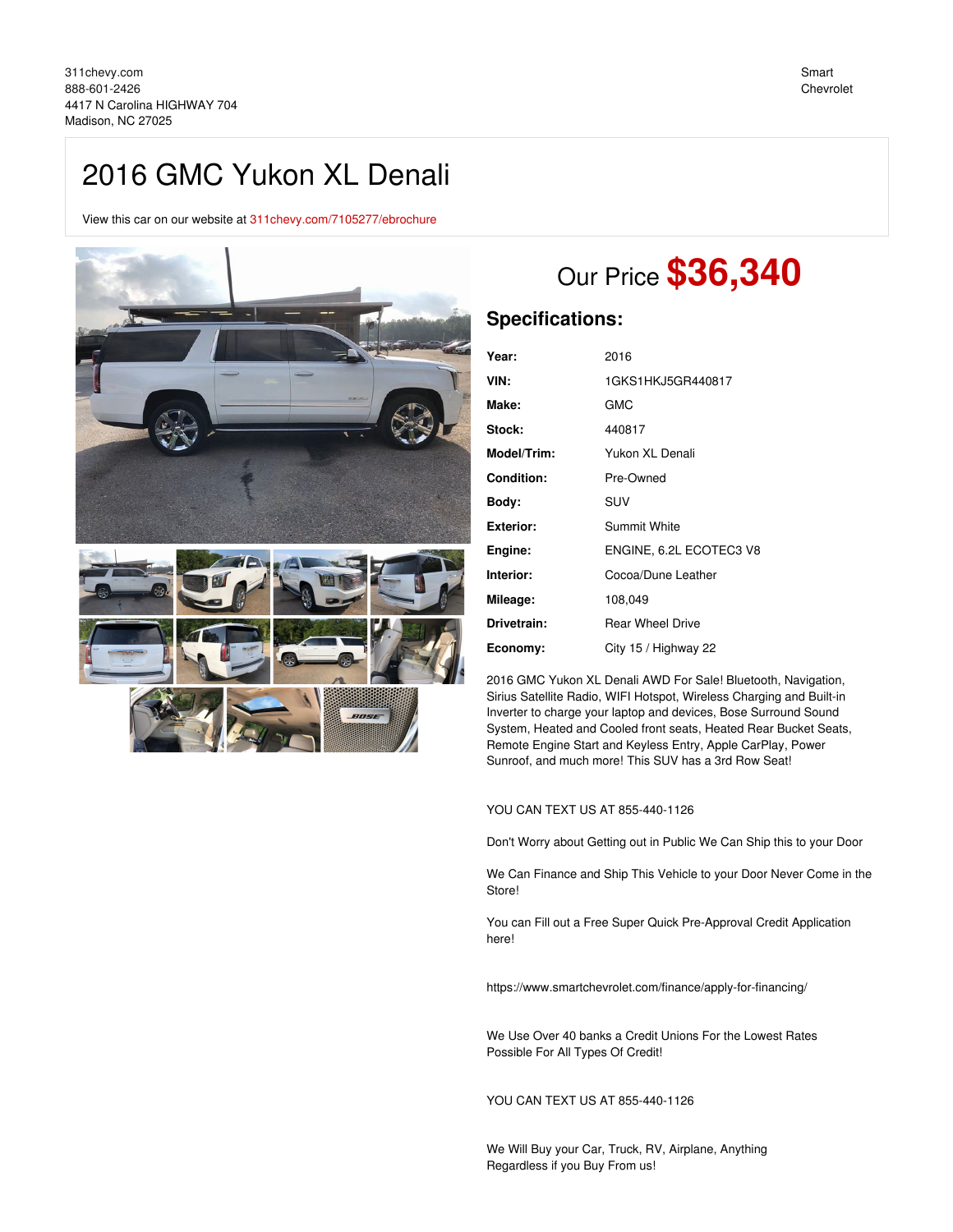Over 400 Used Cars For Sale Over 40 Diesels trucks for sale.

COLLECTIONS, JUDGEMENTS, DIVORCE NO PROBLEM!

TRADE-INS WELCOME! WE BUY CARS Everyday, Even if you don't buy Ours!

If you are looking for cars or trucks For Sale Near me, Don't worry we Ship to your door

We Will Trade for anything of any value, Cars, trucks, boats, guns, Rv's campers Horse trailers, anything!

#### 2016 GMC Yukon XL Denali

Smart Chevrolet - 888-601-2426 - View this car on our website a[t311chevy.com/7105277/ebrochure](https://311chevy.com/vehicle/7105277/2016-gmc-yukon-xl-denali-madison-nc-27025/7105277/ebrochure)



2016 GMC Yukon XL Denali Smart Chevrolet - 888-601-2426 - View this car on our website a[t311chevy.com/7105277/ebrochure](https://311chevy.com/vehicle/7105277/2016-gmc-yukon-xl-denali-madison-nc-27025/7105277/ebrochure)

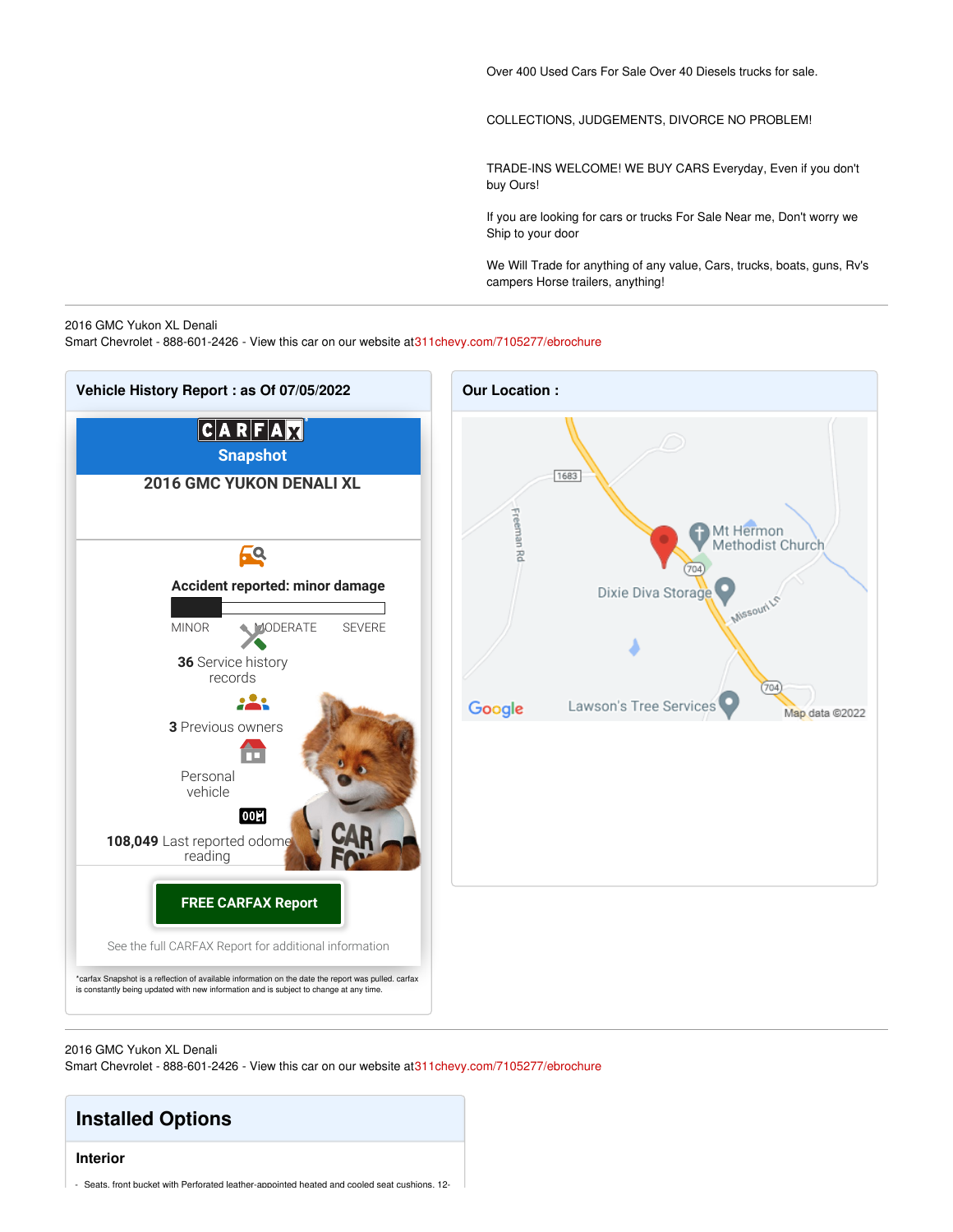- Seats, front bucket with Perforated leather-appointed heated and cooled seat cushions, 12 way power driver and passenger seat includes 6-way power cushions, driver seat 2 position memory, 4-way power lumbar control and power recline

- Seats, second row bucket, power release- Seats, third row 60/40 split-bench, power fold
- Seats, heated and cooled driver and front passenger seat cushions and seat backs with perforated leather-appointed seating
- Seats, heated second row, outboard positions Safety Alert Driver Seat
- Seat adjuster, front passenger 6-way power
- Console, floor with storage area, cup holders- Cargo net
- Floor mats, color-keyed carpeted first and second row, removable
- Floor covering, color-keyed carpeting- Steering column, power tilt and telescopic
- Steering wheel, heated, leather-wrapped
- Steering wheel controls, mounted audio and cruise controls and Driver Information Center controls
- Display, driver, 8" diagonal customizable driver display
- Windows, power all express down, front express up
- Door locks, power programmable with lockout protection
- Passive Entry System includes (AQQ) Remote Keyless Entry
- Remote vehicle start includes extended range Remote Keyless Entry
- Cruise control, electronic with set and resume speed (Not included when (Y66) Adaptive Cruise Control is ordered.)
- Pedals, power-adjustable for accelerator and brake
- Universal Home Remote includes garage door opener, programmable
- Climate control, tri-zone automatic with individual climate settings for driver, right-front passenger and rear passengers
- Defogger, rear-window electric- Theft-deterrent system, electrical, unauthorized entry
- Power outlet, 110-volt, 1.1 Amp, 150 Watt
- Power outlets, 5 auxiliary, 12-volt includes outlets in the instrument panel, console, back of the console, 1 in 3rd row and 1 in the cargo area.
- Mirror, inside rearview auto-dimming- Assist handles, all seats
- Lighting, interior with dome light driver- and passenger-side door switch with delayed entry feature, cargo lights, door handle or Remote Keyless Entry-activated illuminated entry and map lights in front and second seat positions
- Lighting, interior includes courtesy lighting with theater dimming, lighting for front and rear door handles, front and rear passenger footwells and door storage area
- OnStar Guidance plan for 6 months including Automatic Crash Response, Stolen Vehicle Assistance, Roadside Assistance, Turn-by-Turn Navigation, Vehicle Diagnostics and more (trial excludes Hands-Free Calling) (Visit www.onstar.com for coverage map, details and system limitations. Services may vary by model and conditions.)
- OnStar with 4G LTE provides a built-in Wi-Fi hotspot to connect to the internet at 4G LTE speeds, includes 3GB or 3 months OnStar Data Trial (whichever comes first) (Available 4G LTE Wi-Fi requires compatible mobile device, active OnStar subscription and data plan after trial.)
- OnStar Basic plan for 5 years including limited RemoteLink mobile app services, Vehicle Diagnostics and Dealer Maintenance Notification (Basic Plan available for 5 years from the date of vehicle delivery, and is transferable. Does not include Emergency, Security or Navigation services.)

#### **Exterior**

- Wheels, 20" x 9" (50.8 cm x 22.9 cm) ultra bright machined aluminum
- Tires, P275/55R20 all-season, blackwall- Wheel, full-size spare 17" (43.2 cm) steel
- Tire carrier, lockable outside spare winch-type mounted under frame at rear
- Tire, spare P265/70R17 all-season, blackwall
- Luggage rack side rails, roof-mounted, Black- Moldings, bright bodyside
- Assist steps, Black with chrome strip
- Headlamps, projector beam, high intensity discharge
- Headlamps, IntelliBeam, automatic high beam on/off Fog lamps
- Mirrors, outside heated power-adjustable, power-folding and driver-side auto-dimming, body-color with integrated turn signal indicators and ground illumination.
- Windshield style, acoustic laminated glass Windshield, solar-absorbing
- Glass, deep-tinted- Wipers, front rain-sensing, intermittent- Wiper, rear
- Liftgate, power, hands free

#### **Safety**

- Seats, front bucket with Perforated leather-appointed heated and cooled seat cushions, 12 way power driver and passenger seat includes 6-way power cushions, driver seat 2 position memory, 4-way power lumbar control and power recline
- Seats, second row bucket, power release- Seats, third row 60/40 split-bench, power fold
- Seats, heated and cooled driver and front passenger seat cushions and seat backs with perforated leather-appointed seating
- Seats, heated second row, outboard positions Safety Alert Driver Seat
- Seat adjuster, front passenger 6-way power
- Console, floor with storage area, cup holders- Cargo net
- Floor mats, color-keyed carpeted first and second row, removable
- Floor covering, color-keyed carpeting- Steering column, power tilt and telescopic
- Steering wheel, heated, leather-wrapped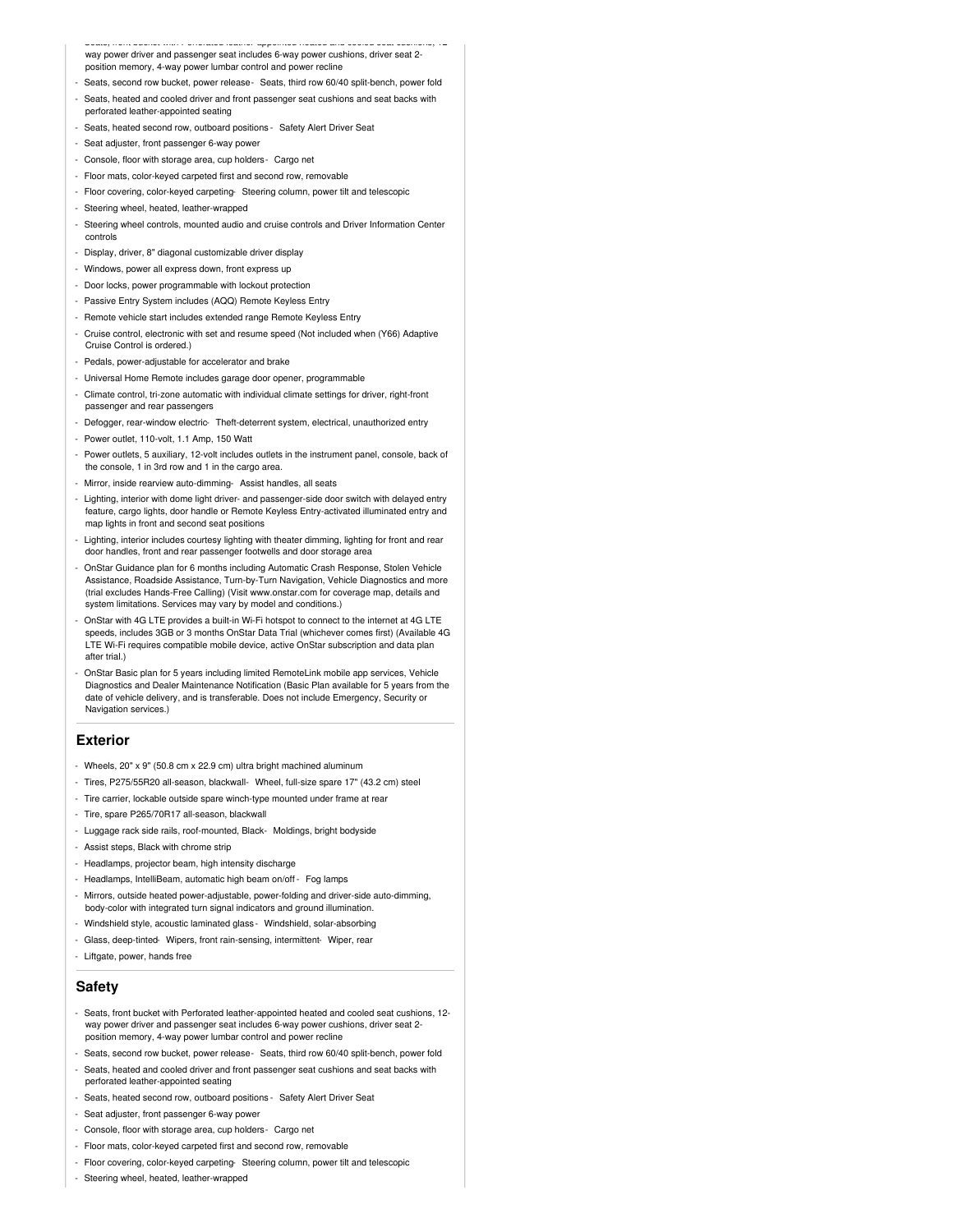- Steering wheel controls, mounted audio and cruise controls and Driver Information Center controls
- Display, driver, 8" diagonal customizable driver display
- Windows, power all express down, front express up
- Door locks, power programmable with lockout protection
- Passive Entry System includes (AQQ) Remote Keyless Entry
- Remote vehicle start includes extended range Remote Keyless Entry
- Cruise control, electronic with set and resume speed (Not included when (Y66) Adaptive Cruise Control is ordered.)
- Pedals, power-adjustable for accelerator and brake
- Universal Home Remote includes garage door opener, programmable
- Climate control, tri-zone automatic with individual climate settings for driver, right-front passenger and rear passengers
- Defogger, rear-window electric- Theft-deterrent system, electrical, unauthorized entry
- Power outlet, 110-volt, 1.1 Amp, 150 Watt
- Power outlets, 5 auxiliary, 12-volt includes outlets in the instrument panel, console, back of the console, 1 in 3rd row and 1 in the cargo area.
- Mirror, inside rearview auto-dimming- Assist handles, all seats
- Lighting, interior with dome light driver- and passenger-side door switch with delayed entry feature, cargo lights, door handle or Remote Keyless Entry-activated illuminated entry and map lights in front and second seat positions
- Lighting, interior includes courtesy lighting with theater dimming, lighting for front and rear door handles, front and rear passenger footwells and door storage area
- OnStar Guidance plan for 6 months including Automatic Crash Response, Stolen Vehicle Assistance, Roadside Assistance, Turn-by-Turn Navigation, Vehicle Diagnostics and more (trial excludes Hands-Free Calling) (Visit www.onstar.com for coverage map, details and system limitations. Services may vary by model and conditions.)
- OnStar with 4G LTE provides a built-in Wi-Fi hotspot to connect to the internet at 4G LTE speeds, includes 3GB or 3 months OnStar Data Trial (whichever comes first) (Available 4G LTE Wi-Fi requires compatible mobile device, active OnStar subscription and data plan after trial.)
- OnStar Basic plan for 5 years including limited RemoteLink mobile app services, Vehicle Diagnostics and Dealer Maintenance Notification (Basic Plan available for 5 years from the date of vehicle delivery, and is transferable. Does not include Emergency, Security or Navigation services.)

#### **Mechanical**

- Engine, 6.2L EcoTec3 V8 with Active Fuel Management, Direct Injection and Variable Valve Timing, includes aluminum block construction (420 hp [313 kW] @ 5600 rpm, 460 lbft of torque [624 N-m] @ 4100 rpm)
- Transmission, 8-speed automatic- Rear axle, 3.23
- Suspension Package, Magnetic Ride Control- Keyless start, push button start
- Tow/haul mode selector, button located at end of shift lever Air cleaner, high-capacity
- Differential, heavy-duty locking rear- Alternator, 170 amps- Rear wheel drive
- Trailering equipment, heavy-duty includes trailering hitch platform, 7-wire harness with independent fused trailering circuits mated to a 7-way sealed connector and 2" trailering receiver
- Trailer brake controller, integrated
- Cooling, auxiliary external transmission oil cooler, heavy-duty air-to-oil
- Cooling, external engine oil cooler, heavy-duty air-to-oil integral to driver side of radiator
- GVWR, 7300 lbs. (3311 kg) (Not available on 4WD models.)
- Suspension, front coil-over-shock with stabilizer bar
- Suspension, rear multi-link with coil springs- Steering, power- Powertrain grade braking
- Brakes, VAC power, 17" disc,/disc with Vehicle Stability Enhancement System 7700 lbs.
- Exhaust, aluminized stainless-steel muffler and tailpipe
- Tools, mechanical jack and wheel wrench stored in rear quarter trim

### **Option Packages**

#### **Factory Installed Packages**

-

ENGINE, 6.2L ECOTEC3 V8<br>with Active Fuel Management, with Active Fuel Management, Direct Injection and Variable Valve Timing, includes aluminum block construction (420 hp [313 kW] @ 5600 rpm, 460 lb-ft of torque [624 N-m] @ 4100 rpm)